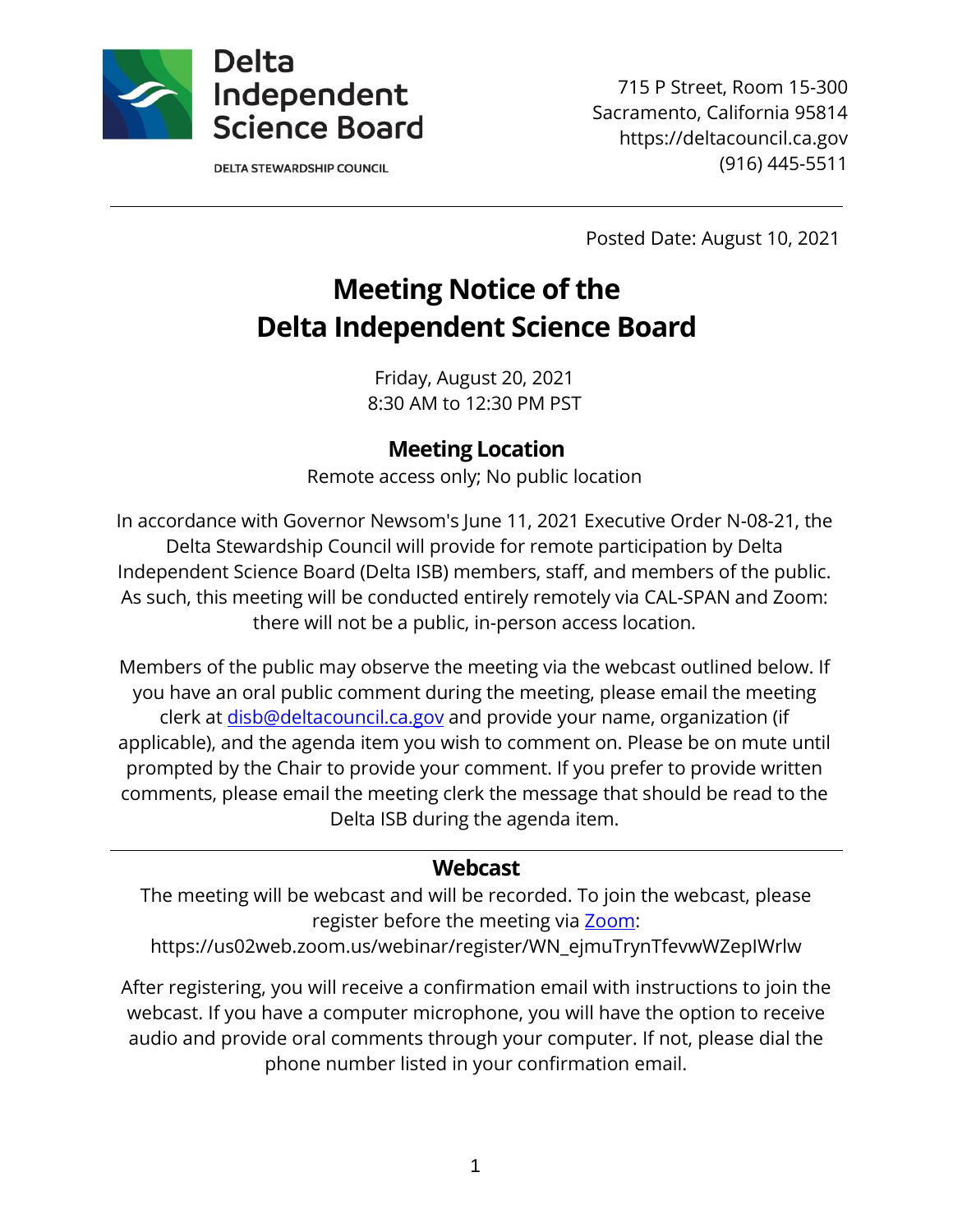Note: Accessing the Zoom webcast requires you to enter your name and email, which may be disclosed as public information. The signal for the live feed may be intermittent due to the internet infrastructure at your location.

## **Other Remote Options**

If you need a phone only option, please call the meeting clerk at 916-902-6571 by 7:30 AM on Friday, August 20.

If you prefer a view-only option that does not require registration, the meeting will also be webcast on [CAL-SPAN:](https://cal-span.org/static/index.php) https://cal-span.org/static/index.php. With this option, you will not be able to provide oral comments.

# **Meeting Materials**

Materials referenced in this notice are available on the [events web page](https://deltacouncil.ca.gov/events.html) at https://deltacouncil.ca.gov/events.html. Members of the public are encouraged to visit the events web page to view the meeting materials.

# **Curtailment of Delta ISB Activities**

As discussed at recent Delta ISB meetings, the current appointment structure of Delta ISB members necessitates greatly curtailing the agenda and activities of the Delta ISB to a much lower level. Substantial delays in many of the Delta ISB's anticipated and legislatively mandated reviews, products, and activities are expected. The Delta ISB is committed to supporting science for the Delta's problems and problem-solving, and looks forward to returning to its high level of productivity as soon as the State fully resolves this issue.

### **Purpose**

The Delta ISB will meet to hear from representatives from State and federal agencies to learn about their organization, what science it does in the Sacramento-San Joaquin Delta, and how their organization supports or utilizes adaptive management.

This section describes the highlights. For more information about the meeting, refer to the agenda below.

## **Agenda**

The agenda items listed below may be considered in a different order pursuant to the determination of the Delta ISB chair. Times listed on the agenda are approximate only. At the discretion of the Delta ISB, all items appearing on this agenda, whether expressly listed for action, may be deliberated upon and may be subject to action.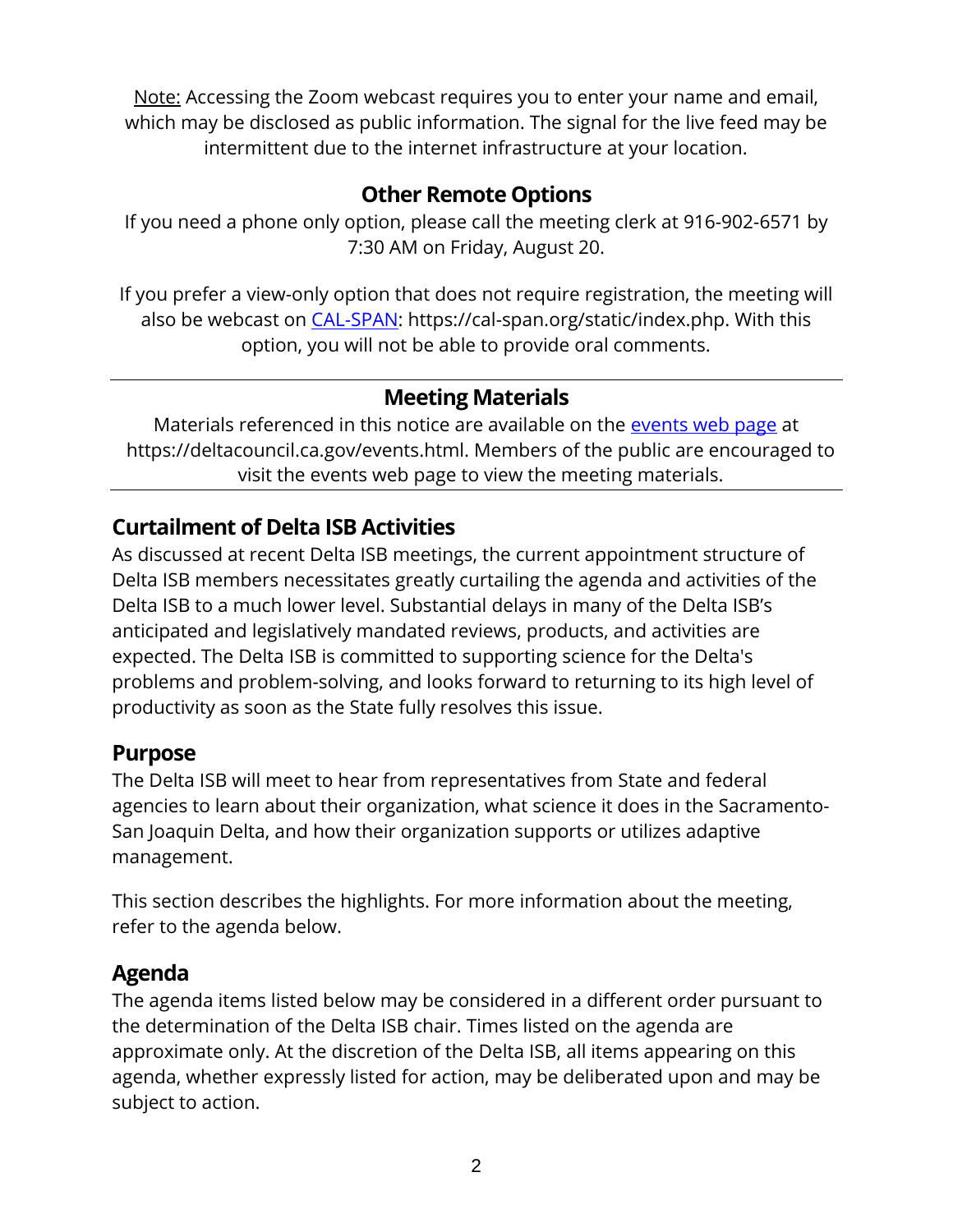#### ~ 8:30 AM: Meeting Starts

- 1. Welcome and Declarations
- 2. Delta ISB Chair Report and Business Matters
- 3. Monitoring Enterprise Review Discussion

The Delta ISB is in the process of reviewing how well monitoring programs are meeting the informational needs of management agencies. There are two components to this review. Component 1 was the development of a comprehensive inventory of monitoring programs in the Delta, which was completed in March 2020 (see [Component 1 summary\)](http://www.deltacouncil.ca.gov/pdf/isb/products/2020-03-31-isb-monitoring-enterprise-review-brochure.pdf). Component 2, currently underway, is the Delta ISB's evaluation and recommendations on monitoring programs. At the meeting, the Delta ISB will discuss the status of this review. For more information on the scope of the review, please refer to the [monitoring enterprise review prospectus.](http://deltacouncil.ca.gov/pdf/isb/products/2017-04-06-isb-mer-prospectus.pdf)

4. Introduction to Organizations that Conduct Science in the Sacramento-San Joaquin Delta

The Delta ISB will hear from representatives from State and federal agencies to learn about their organization, what science it does in the Sacramento-San Joaquin Delta, and how their organization supports or utilizes adaptive management.

| Organization                                                                     | Representative         |
|----------------------------------------------------------------------------------|------------------------|
| United States Geological Survey                                                  | Dr. Michael Chotkowski |
| National Marine Fisheries Service - Southwest<br><b>Fisheries Science Center</b> | Dr. Rachel Johnson     |
| United States Bureau of Reclamation                                              | Dr. Joshua Israel      |
| California Department of Water Resources                                         | Dr. Lenny Grimaldo and |
|                                                                                  | Dr. Erik Loboschefsky  |
| California Department of Fish and Wildlife                                       | Mr. Carl Wilcox        |

Each representative will answer the following questions:

- What are your organization's key strategic goals for science?
	- o Do you have a written strategic science plan for the agency?
- What are the most important and challenging science issues you see in the coming years?